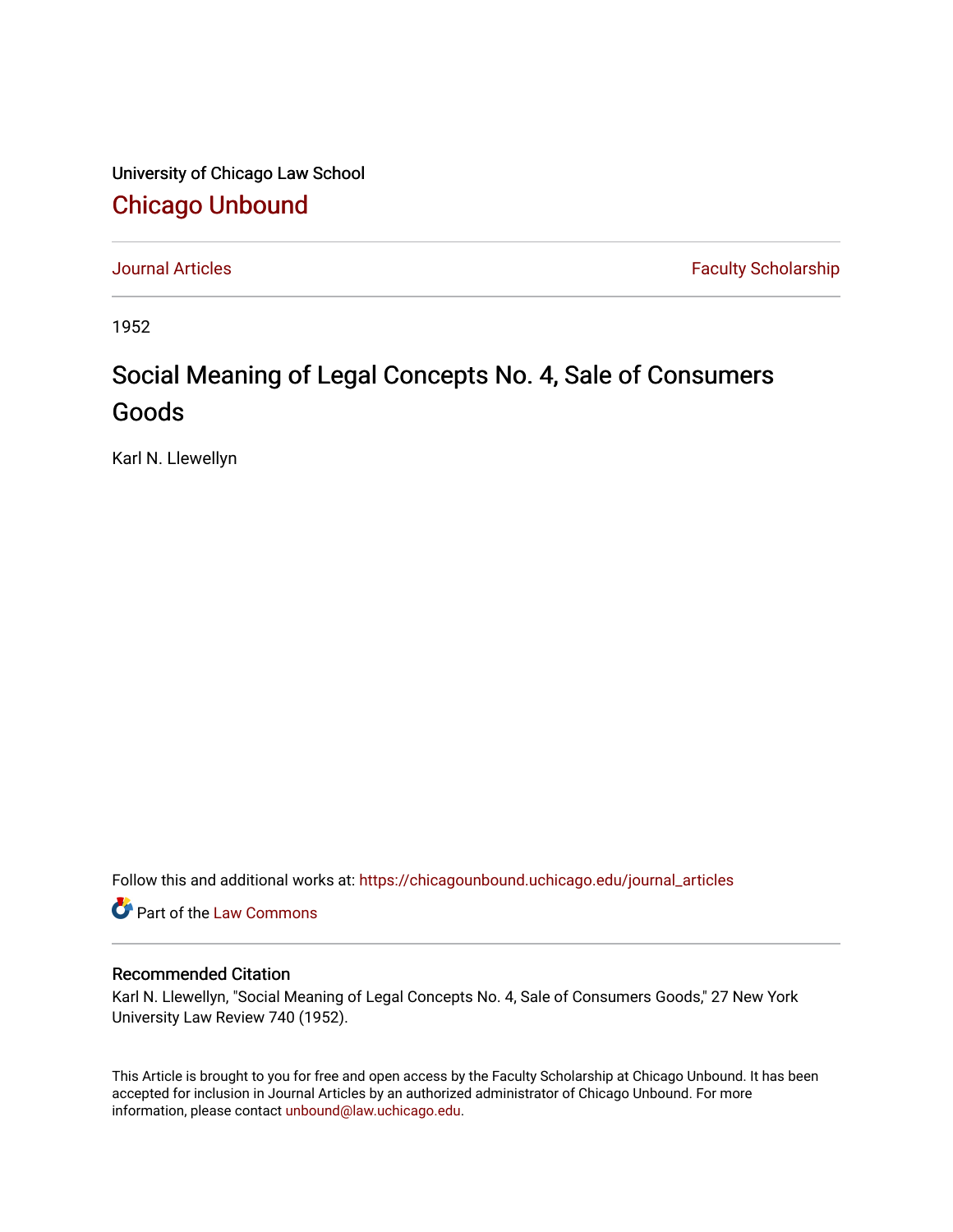find out. There is a passing reference to Burnham, and the emergence (in Britain presumably) "of the new 6lite, small groups of highly trained and masterful politicians, industrialists, engineers, scientists and soldiers." This, however, is purely theoretical and does nothing to tell us why Britain elected to alter her political and economic institutions in the specific way that she did. And if it be protested that she did not elect to make these changes but was forced to, then we must discover the conditions which issued these imperatives. With regard to the concentration of business there are references to the research of Berle and Means. But their findings dealt with American corporations, not British. Professor Friedmann makes no effort to estimate analogous developments in the country about which he is writing. And to use Thurman Arnold's books for information on monopoly is to commit the same error.

This leads to a final comment. Professor Friedmann is, we surmise, a student of comparative legal systems. His knowledge of British, Australian, Canadian, American and Continental experiences is vast. Yet, in a record of the contemporary British legal and social scene, the space he spends on comparisons with other countries (especially Australia) would appear to be unnecessarily great. This is all the more so because the rate and character of "social change" in these other countries have not kept pace with nor been in the same direction as that of Britain. We would certainly demand-if only as a beginning-statistics on trade union membership in Britain, Australia and the U. S. before we began to compare their respective courts' attitudes toward organized labor. This would be all the more necessary in a book which professes to speak of the relation between law and social developments. Much of "comparative jurisprudence" will be discarded as a parlor game when lawyers begin to draw on the data of the social sciences in their attempts to "socialize" the law.

> ANDREW HACKER\* Louis M. HACKER\*\*

Oxford, England.

SOCIAL MEANING **OF LEGAL** CONCEPTS. No. 4. **SALES OF CONSUMER** GOODS. Edited by Edmond N. Cahn.' New York: New York University School of Law. 1952. Pp. iv, 291-403. **\$1.50.**

I find the results of this fourth annual conference extremely disappointing, and have been puzzling over the why. What one has is a pamphlet which in part is very well done, and which even in its other parts has dramatic value. Stein's paper on the general organization of

<sup>\*</sup> Member of The Queen's College, **Oxford University.**

**<sup>\*\*</sup> Dean,** School **of** General Studies, **Columbia** Univeristy.

<sup>1</sup> **Professor of Law, New York University School of Law.**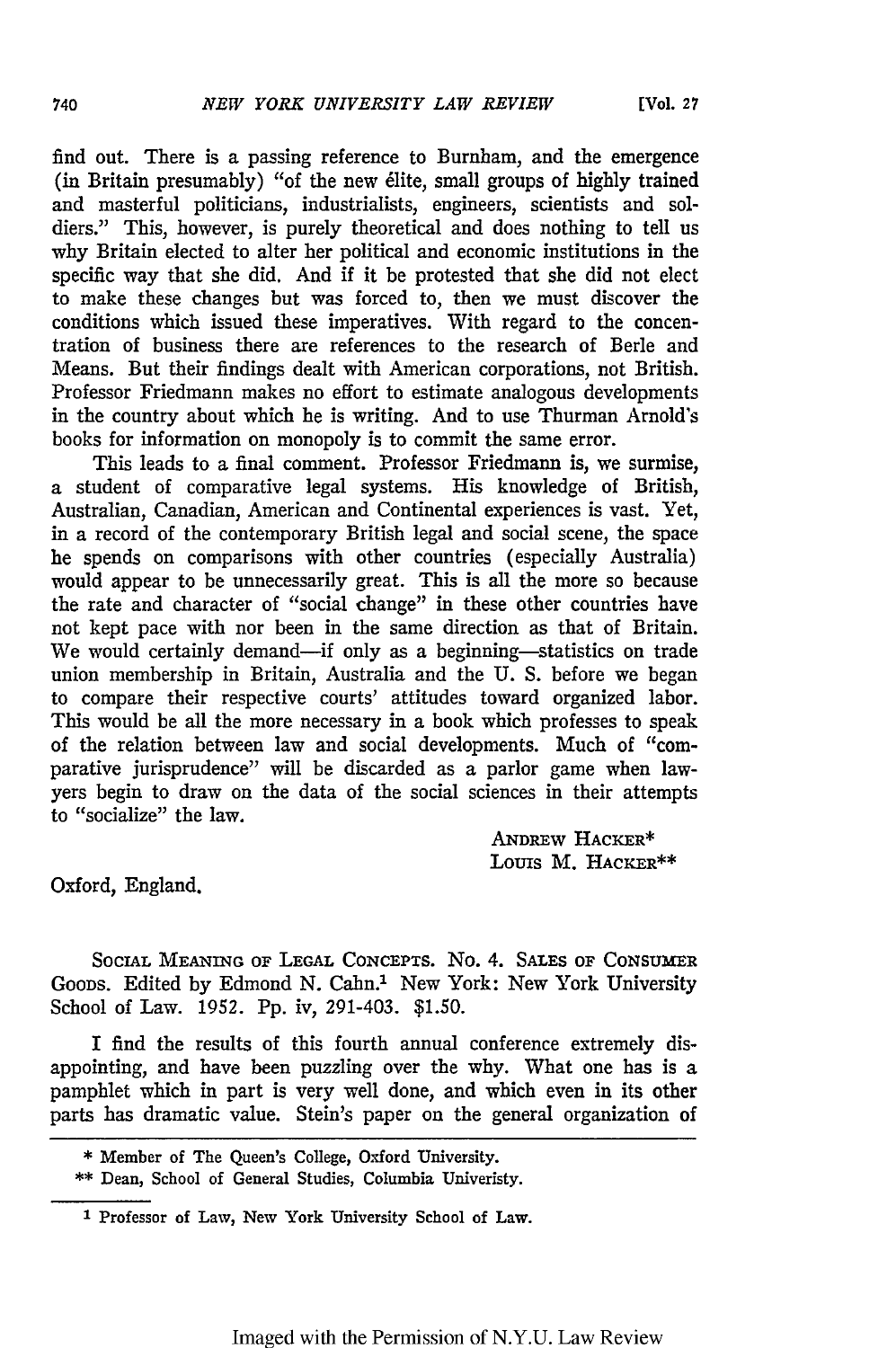distribution to consumers is excellent introduction; Edwards' paper then cross-lights the same area in terms of various distributing types of organization and "function", in their combined cooperation and war for the consumer's dollar. Edwards' is one of the most stimulating papers I have seen, and is written with an amazing balance of both substance and tone. But it is out of balance with the whole pamphlet because Edwards presupposes a fair amount of knowledge in the field; he bypasses the more concrete. In contrast, Stein writes patiently and with good humor for the college sophomore, while Cumming takes the high school freshman (female) gently by the hand to show her how utterly her consumerwelfare depends on the nice men who manage trademarks. Campbell, meanwhile, contributes the kind of fuzziness to the picture which annoys people who think (not without some reason) that "the consumer-movement" in these United States is weak in effectiveness on the housewifery side largely because the movement fails to provide a combination of effective seeing and saying with effective ways and means. Campbell, when then stung by a perverse misinterpretation by Petro, produces a really powerful "reply" which shows what some leaders of consumers can do under pressure. We need more of the pressure and much less of the fuzz-particularly in a field in which, as this symposium shows, there are many consumer "leaders" who are eager to lead consumers rather more as fish for catching than otherwise, and who study the problems of fishing with a care sustained and in itself laudable.

The symposium benefits from having the comments on the papers spread around among what is substantially a single panel; and there is value in the selection of personnel, since there is a touch of emphasisweighting, in the papers, toward what one might call the "receiving" side of the market, while there is a touch of emphasis among the commenters toward what one may call the "providing" side.

My problem of dissatisfaction goes, now, to the bearing *on the series* of any body of material even remotely similar to what I have attempted to describe.

"Social Meaning of Legal Concepts" is a vital, exploratory, illuminating and corrective line of work. It has been often opened, and almost as often dropped or twisted or cold-storaged. Scrutton's magnificent *Land in Fetters* fruited (by the grace of God, before Scrutton died). Ely's *Property and Contract* seems to me to have done curiously little. Commons' *Legal Foundations of Capitalism* was so good that (as I read the results) "forward-lookers" in the legal field like Landis just did not dare to face up to its power. So it, too, dropped out of sight.

No, Social Meaning of Legal Concepts is tough sledding, and there have therefore been many who welcomed the present series. New York University has a long tradition of feeling for needed lines of growth in law. I shall remind only of Sommers and de Sloovere and Vanderbilt.

But to deal with a Legal Concept, one surely ought to have one to deal with. Inheritance and Power to Control After Death, or Criminal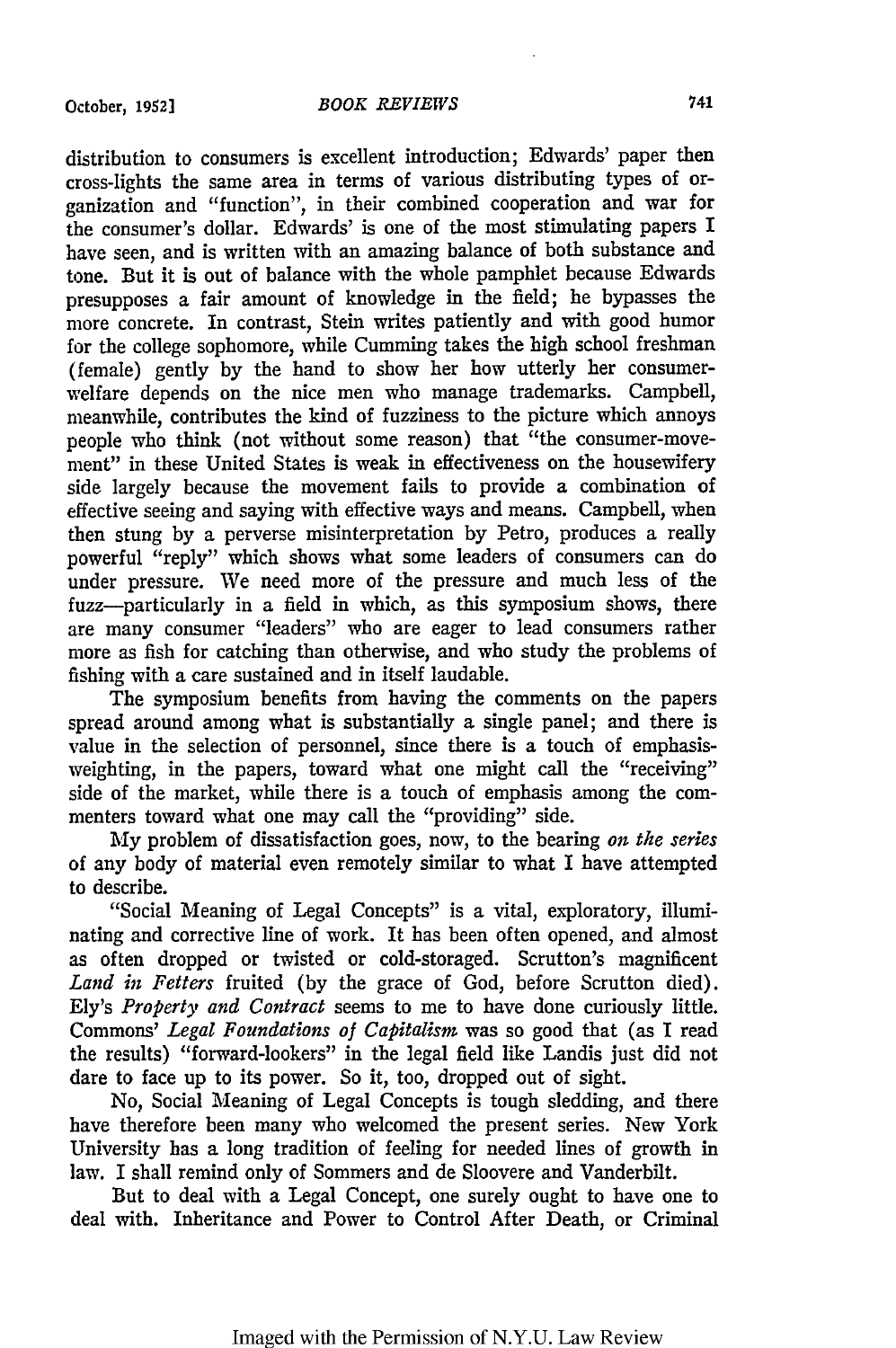Guilt:<sup>2</sup> these were Legal Concepts with teeth—though they might and did, like any other concept built out of living, lack sharp-drawn edges. There they were, in threatening sovereign self-sufficiency. One inquired very wisely into their social meaning, and found the inquiry to be revealing and helpful in control.

Where, now, has been or is any *legal* concept of *Consumer Goods?* I have done my not too successful best, over thirty years, to help *build* such a concept. I have fought against what I thought to be a mistaken tendency to see "food" as a central idea-in regard to which Cumming's paper is interesting. 3 I have tried to work into the law of security some needed distinctions between the "consumer" and the "producer" type of installment deal.-So what? It is with molasses slowness that any desired legal concept either takes shape or wins acceptance. There simply *is* not as yet a "legal concept" whose social meaning is available for exploration.

I am no stickler for the constrictions of any label. It would seem to me an entirely reasonable expansion of the program to inquire into, let us say, the development of a legal concept of consumer goods, and of their marketing, $4$  so far as such development has occurred; and to explore any need for possible further development. But is it not clear that that would call for sustained creative lawyer-critique to companion the raw-material suggested by the present pamphlet?

The possibilities are interesting, especially because the available economic terms and the more expected lines of legal analysis may each mislead. Campbell rightly puts her finger on "goods" (water, streets, parks, etc.) which are "services," and which escape the "channels" chiefly discussed in the symposium. And some of the most important "consumergoods" which are wholly or partly still in "the market," like housing, are both "economic" goods and have become in very considerable part the subject of legal regulation which like the F.H.A. operations are built on a theory of "consumer"-goods. There is extremely interesting statutory regulation of "installment-selling" of movable durables. There is no less interesting regulation of borrowing: and what economist would dare disregard credit as (economical) "goods." There is, to go on, an area unexplored in such a symposium as this, of the household-consumer in the social relief field; and there is another area which nobody seems to want to touch, involving the relation of any type of farm relief or aid

<sup>2</sup>**SOCIAL MEANMG** or **LEGAL CONCEPTS,** Nos. 1 & 2.

**<sup>3</sup>** This reasoning is bothersome: E.g., if color and *A, B, C* grades are difficult to put together, what stands in the way of "Pale Green *A, B,* or *C,"* and at need "Dark Green *A, B,* or *C?"* Or: If the brand has come to mean flavor; why does not the brand continue to mean flavor, and to draw business, after minimal grading requirements are satisfied? One of my own students, Dickinson, has just done an excellent job, in the "food" field as such-and with some justification for the categorycontrary to my advice and urging.<br>
<sup>4</sup> "Sales" is not a wise focal idea.